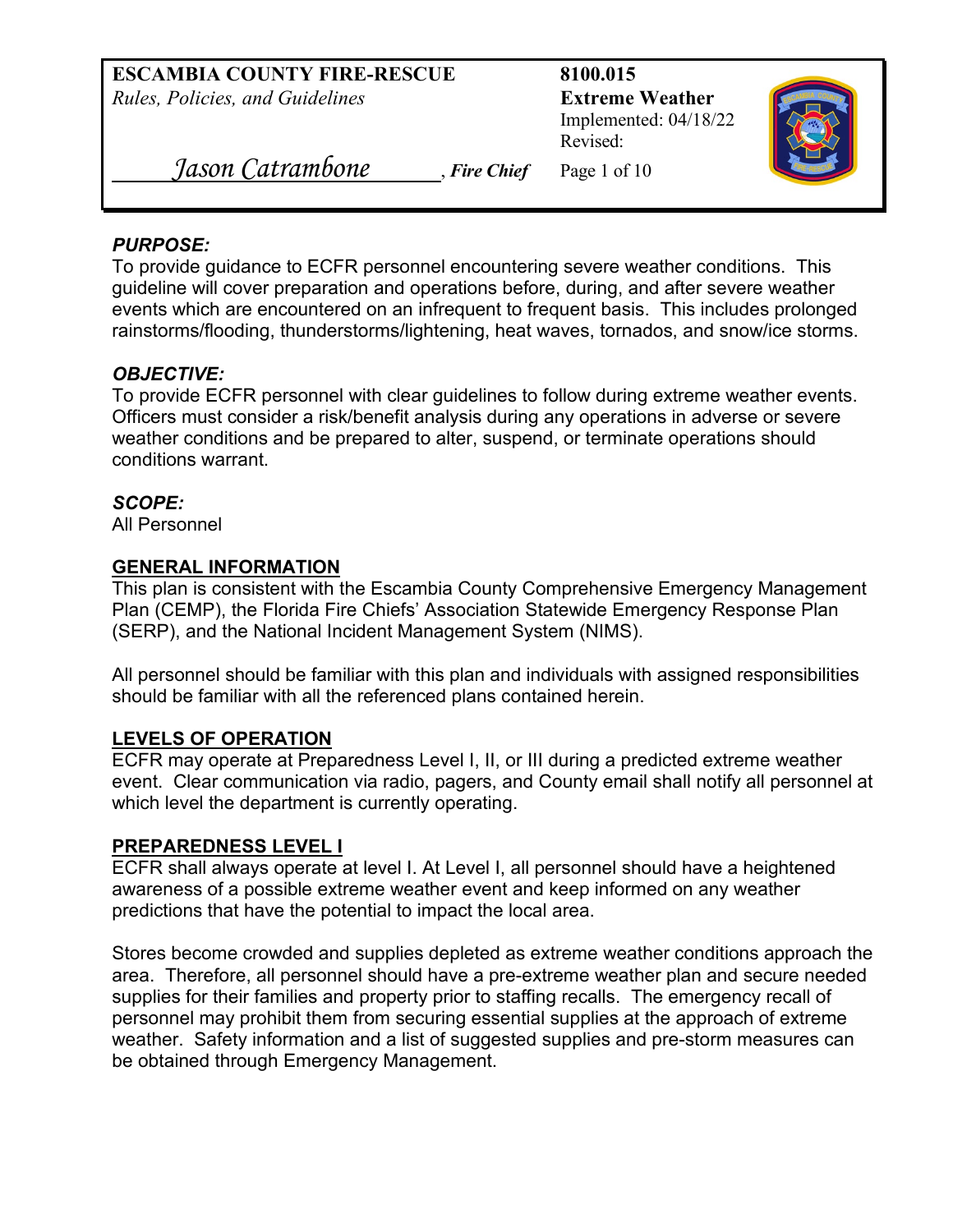Implemented: 04/18/22 Revised:



 *Jason Catrambone* , *Fire Chief* Page 2 of 10

When an extreme weather event is forecast, the senior station officer or their designee shall ensure that all personnel prepare the station for the specific weather event such as the wrapping of pipes when freezing temperatures are predicted.

A formal review of the Extreme Weather Plan should be conducted at each station at the beginning of the appropriate season.

#### **PREPAREDNESS LEVEL II**

ECFR will operate at Level II anytime our local area is placed under an extreme weather watch, warning, or the EOC is activated.

The ESF 4/9/10 position may be staffed at the EOC and direct contact shall be available by phone (850)471-6588.

Additional EOC and support positions may be staffed as deemed necessary by the Fire Chief.

Personnel should make final home and family preparations and monitor weather information. In addition, personnel should be prepared for a possible personnel recall.

Depending on the type and severity of the event all pending leave for career personnel may be canceled unless approved by the Fire Chief or Deputy Chief.

ESF 4/9/10 will send periodic updates and situation reports via fax to all stations and email to all chief officers.

Initial preparations and checks shall be made at all fire stations and facilities to include personnel availability, apparatus, generators, fuel tank levels, and an inventory made of supplies and equipment.

Personnel will initiate preparations at the fire station preparing the facility for the extreme weather event.

## **PREPAREDNESS LEVEL III**

ECFR will operate at Level III when our local area is predicted to sustain a direct impact or suffer major effects from an extreme weather event within 24 hours.

The incident command structure identified in this plan shall be initiated and positions staffed as ordered by the IC.

Weather information and bulletins will be disseminated to all personnel via email. If necessary, fire administration will schedule a weather briefing with chief officers.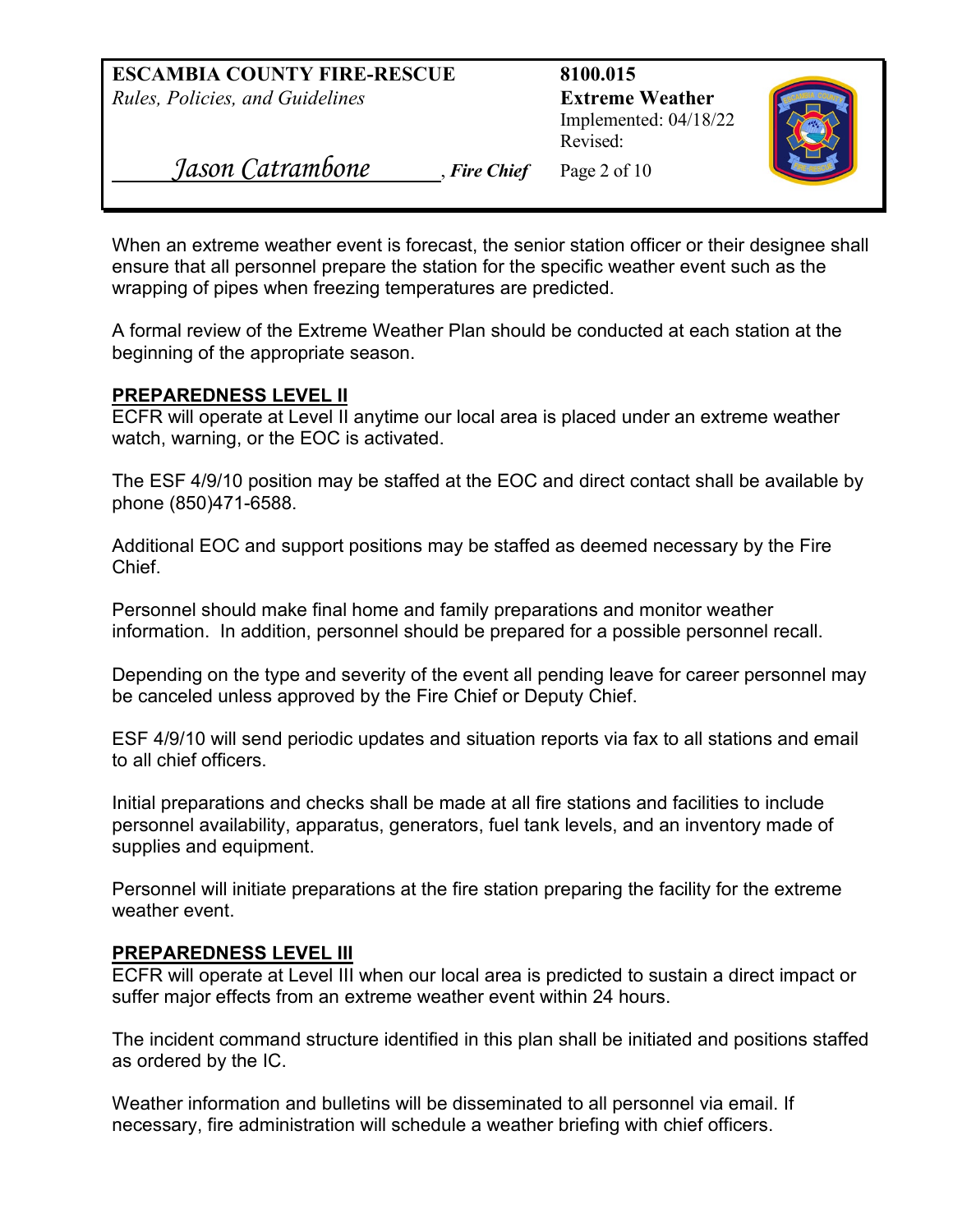Implemented: 04/18/22 Revised:



 *Jason Catrambone* , *Fire Chief* Page 3 of 10

If necessary, a recall of all personnel shall be issued, and details given regarding reporting time and location.

All fire stations and facilities shall be prepared as appropriate for the situation and final preparations made regarding supplies and equipment.

#### **PRE-EXTREME WEATHER OPERATIONS**

When ECFR moves into a Preparedness Level III condition, pre-extreme weather operations shall commence.

#### **PERSONNEL**

Final preparations should have already been made with family members, personal vehicle filled with fuel, and personal property secured.

Due to the possibility of additional personnel occupying fire stations during extreme weather events, and the limited amount of living and sleeping areas, family members shall not use fire stations as a shelter location. This does not exclude two support members occupying the station who are actively involved in support functions.

Personnel should report to their assigned fire station or pre-designated location with the following recommended personal items:

- A change of clothes and footwear
- Ball cap or hat
- Insect repellant, lip balm, and sunscreen
- ID card
- Cash
- Spare glasses or contacts
- Prescription medication
- Towels and washcloths
- Sleeping bag, pillow, and bed linen
- Personal notepad and pens
- Personal hygiene supplies, including shower shoes
- Personal phone, pager, radio, and charging device
- Non-perishable food and snacks

Company officers shall notify their Battalion Chief/District Chief when their stations become staffed continuously. A pre-designated time to begin continuous staffing shall have been established in the chief officers' briefing.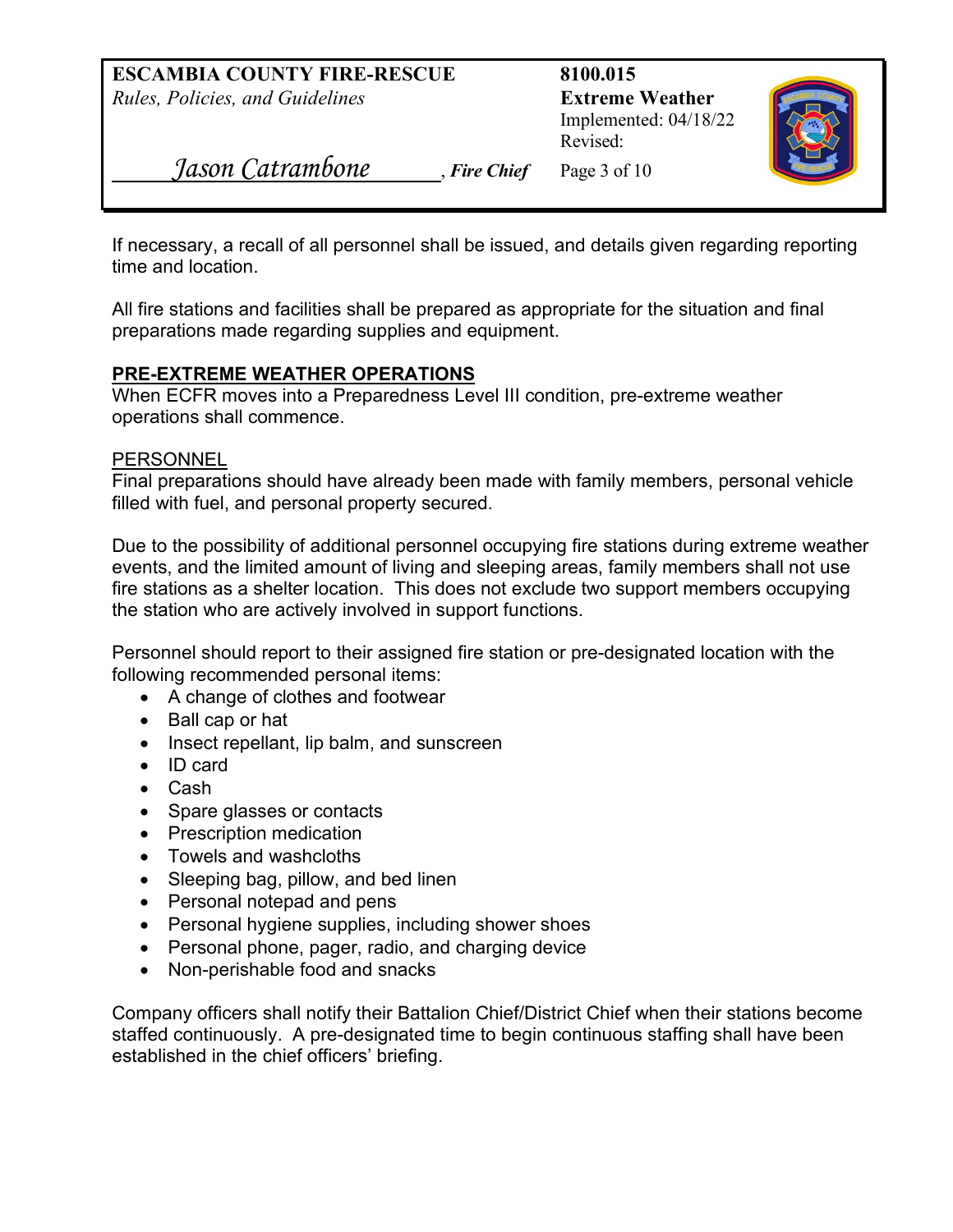Implemented: 04/18/22 Revised:



 *Jason Catrambone* , *Fire Chief* Page 4 of 10

## FIRE STATION OPERATIONS

It is the responsibility of all personnel to properly organize and prepare their respective stations for extreme weather conditions and operations prior to the event when warnings are received. The designated senior officer shall report that the station preparations have been completed to the Battalion Chief/District Chief.

Senior officers shall designate certain personnel for communications duty at each station during continuous manning operations if necessary. Communications personnel shall act as the operator of the station radio, receive and send faxes, disseminate information to station personnel received from ESF 4/9/10, answer and direct telephone calls, utilize other communications devices that may be provided, and keep records pertaining to station response, damage to station and apparatus, and personnel. If residents contact the station to request shelter accommodations, refer them to the closest public shelter location. A list of these locations shall be forwarded to each station by ESF 4/9/10.

Should the County's primary communications system be inoperable, please refer to the Emergency Communications SOG.

**If any special purchases in excess of \$250 are made in preparation for extreme weather, and county funds will be sought for reimbursement, the purchase must be pre-approved by the Division Chief of Logistics and a tracking number may be assigned to the purchase.**

Loose objects and equipment outside of the station shall be secured and/or removed to the interior of the station if high winds or tornados are predicted.

Preparations shall be made to provide adequate sleeping and living areas for increased numbers of personnel.

Final checks on apparatus and operational supplies shall be made.

All water kegs and/or coolers shall be filled on apparatus.

All portable radios, spare batteries, defibrillator batteries, flashlights, pagers, suction units, cellular phones, and other electronic equipment shall be charged.

## **CHAPLAIN SERVICES & PEER Support**

The emotional and physical well being of fire department members is a major operational consideration following a weather related or other major disaster. Longer shifts and the effect of seeing widespread devastation both in the community and in the employees/members lives will have an impact on their state of mind. Rest, food, and rehydration, along with mental health support, is needed to help keep personnel working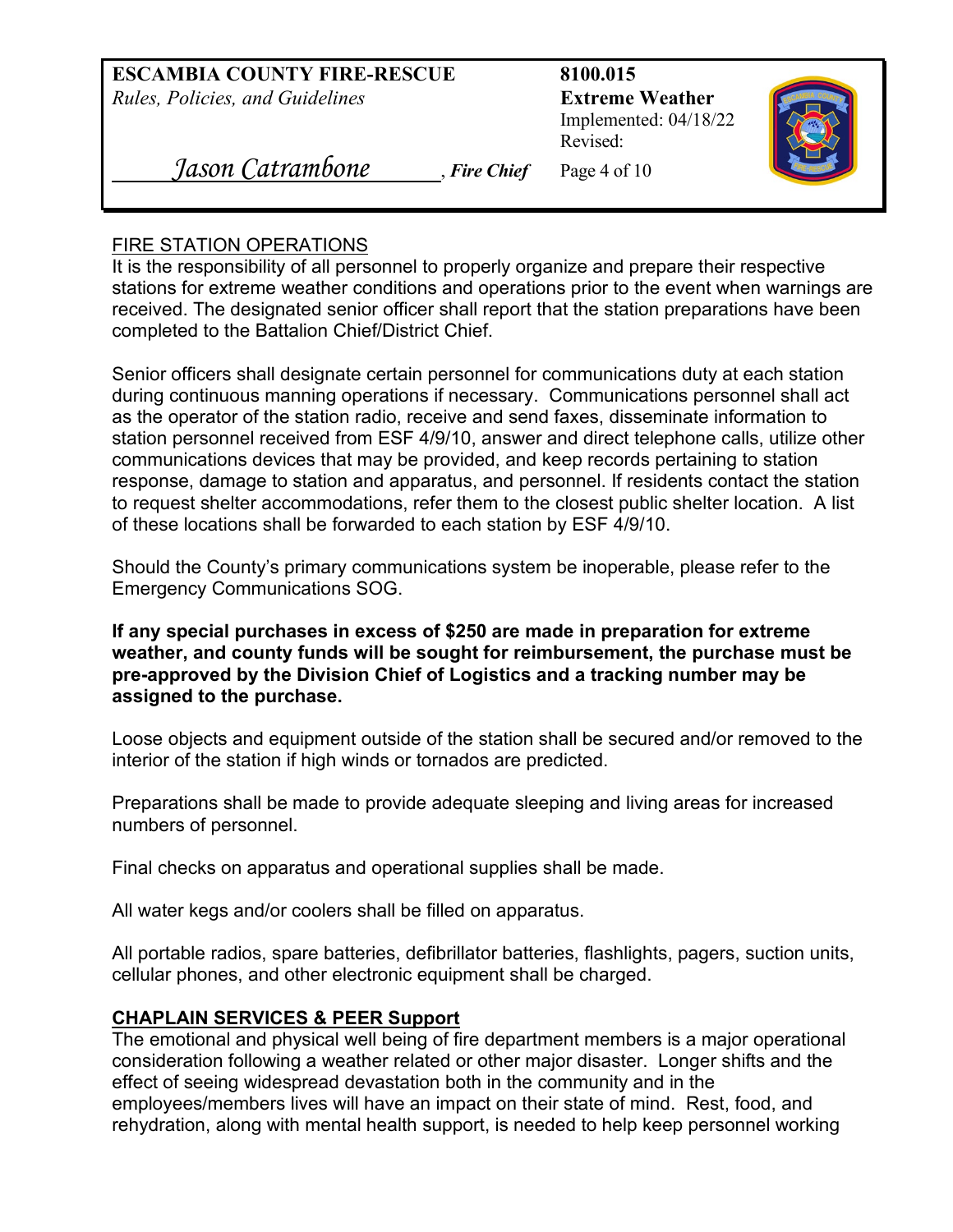Implemented: 04/18/22 Revised:



 *Jason Catrambone* , *Fire Chief* Page 5 of 10

effectively during and after a disaster. Personnel should take advantage of ECFR's PEER Support Services and/or Chaplain Services by contacting a Chaplain directly, through their supervisor, or dispatch.

## **HAILSTORMS**

Hail may be encountered during both summer and winter storms with no warning

If operating in hail conditions, personnel shall wear full PPE including eye protection

Consideration must be given to providing adequate protection for patients and victims who may be exposed

It may become necessary to terminate response if hail conditions persist, the force of the hail combined with the speed of the apparatus or vehicle may cause the windshield to shatter. If necessary, the apparatus or vehicle shall pull safely off the roadway and face the vehicle towards the storm. Shelter under overpasses, awnings, etc should be utilized first.

Officer discretion shall be used to determine if personnel should seek shelter

# **FLOODING/PROLONGED RAIN/SWIFT WATER RESCUE**

Personnel safety

- PFDs shall be worn when in proximity (10') to:
	- **A**. Water of unknown depth
	- **B.** Water known to be over 3' in depth
	- **C.** If water is moving and over 2' in depth, lifelines and other required safety equipment shall be utilized
- **Do not attempt swift water rescues unless properly trained and equipped**
- Avoid open manholes, runoffs, drainage ditches
- Use a pike-pole or roof hook to probe the ground in the direction of travel
- Walk in a straight line to avoid unseen ground hazards unless each member has a roof hook or pike-pole
- Wearing structural firefighting gear is strictly prohibited due to the drowning hazard
- Consider all water runoff to be contaminated

**A.** Decontaminate all personnel and equipment that enter the water

• Apparatus Safety

**A. Do Not** drive apparatus and/or staff vehicles through water of unknown depth

**B. Do Not** drive apparatus and/or staff vehicles through moving water more than 2' in depth

**C.** Consider that water depths can change rapidly

**D.** If the depth of water is unknown, one crew member shall walk in front of the apparatus to determine depth utilizing a roof hook or pike pole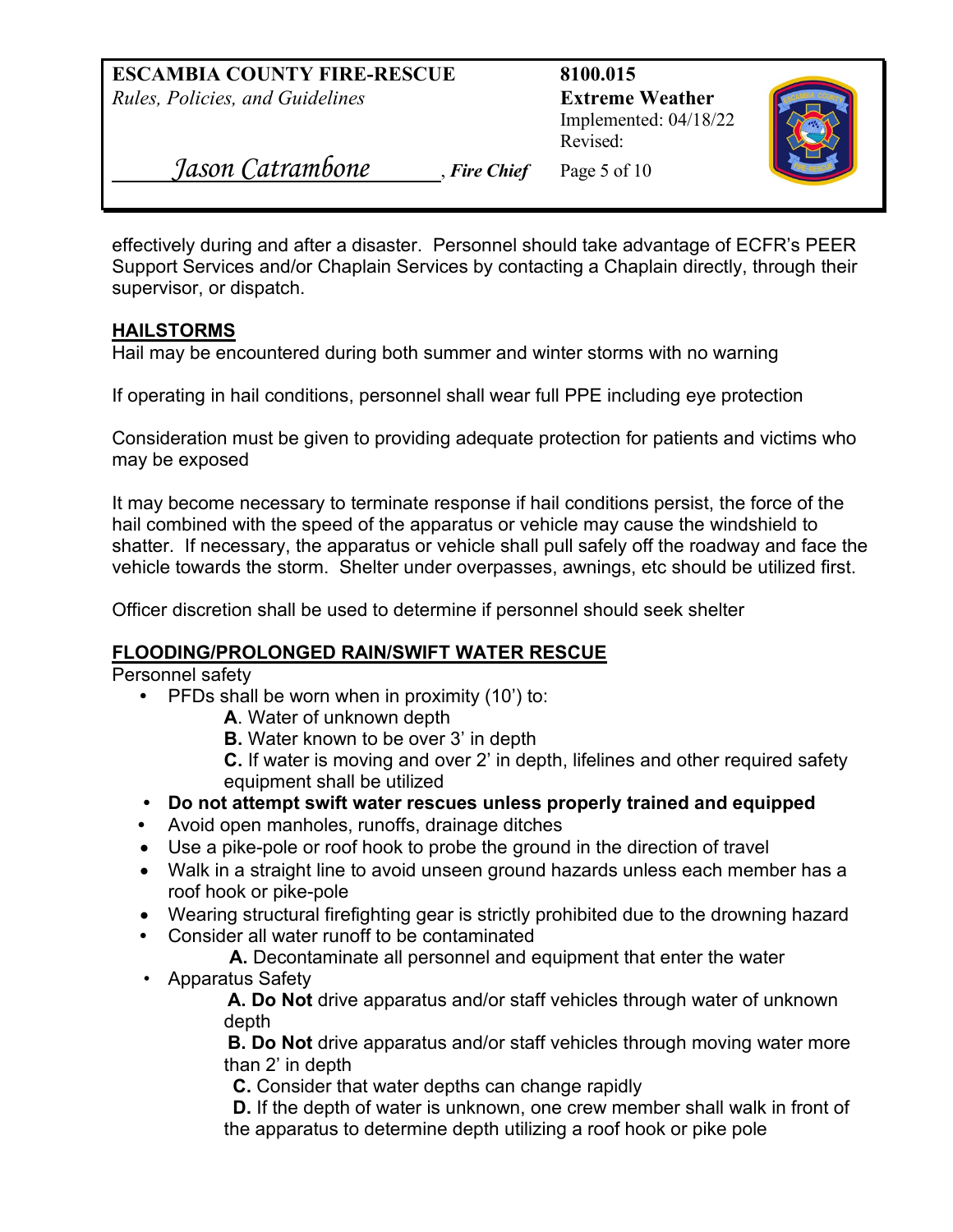Implemented: 04/18/22 Revised:



 *Jason Catrambone* , *Fire Chief* Page 6 of 10

Ensure all chain saws and ventilation saws are fueled and running

Personnel should monitor for downed lines and other sources of electrical hazards

## **LIGHTNING**

Storms accompanied by lightning are common during the summer months. A storm does not necessarily have to be severe to produce dangerous lightning. If thunder is audible, the potential for a lightning strike is present.

Safety Considerations

- Personnel not actively involved in emergency operations should remain inside apparatus during lightning events
- Aerial and ground ladders or any elevated operations (including roofs) should be halted during lightning conditions
- Personnel should avoid carrying or using long metallic tools
- Pump operators should seek shelter in a fully enclosed cab. If necessary to remain at pump panel, do not lean against apparatus and minimize contact with apparatus
- Personnel should avoid hilltops, open spaces, wire fences, metal clothes lines, exposed sheds and any elevated, electrically conductive objects
- For exposed personnel with no shelter, avoid the highest object in the area. If only isolated trees or other tall objects nearby, the best protection is to crouch in the open, keeping twice as far away from isolated tall objects as they are high

# **WIND**

Personnel operating in wind conditions of **sustained** 35 MPH will wear the following minimum PPE

- Helmet
- Bunker jacket or forestry jacket
- Eye protection

Use of aerial ladders should be discontinued in winds of **sustained** 35 MPH or greater

Response will be suspended if winds are **sustained** at 50 MPH

Ensure all chain saws are fueled and running

# **SEVERE WINTER WEATHER**

Personnel shall ensure that all apparatus, fuel cans and power equipment are fueled

Personnel shall ensure that the station generator is full of fuel and functioning

Secure lawn sprinkler system and drain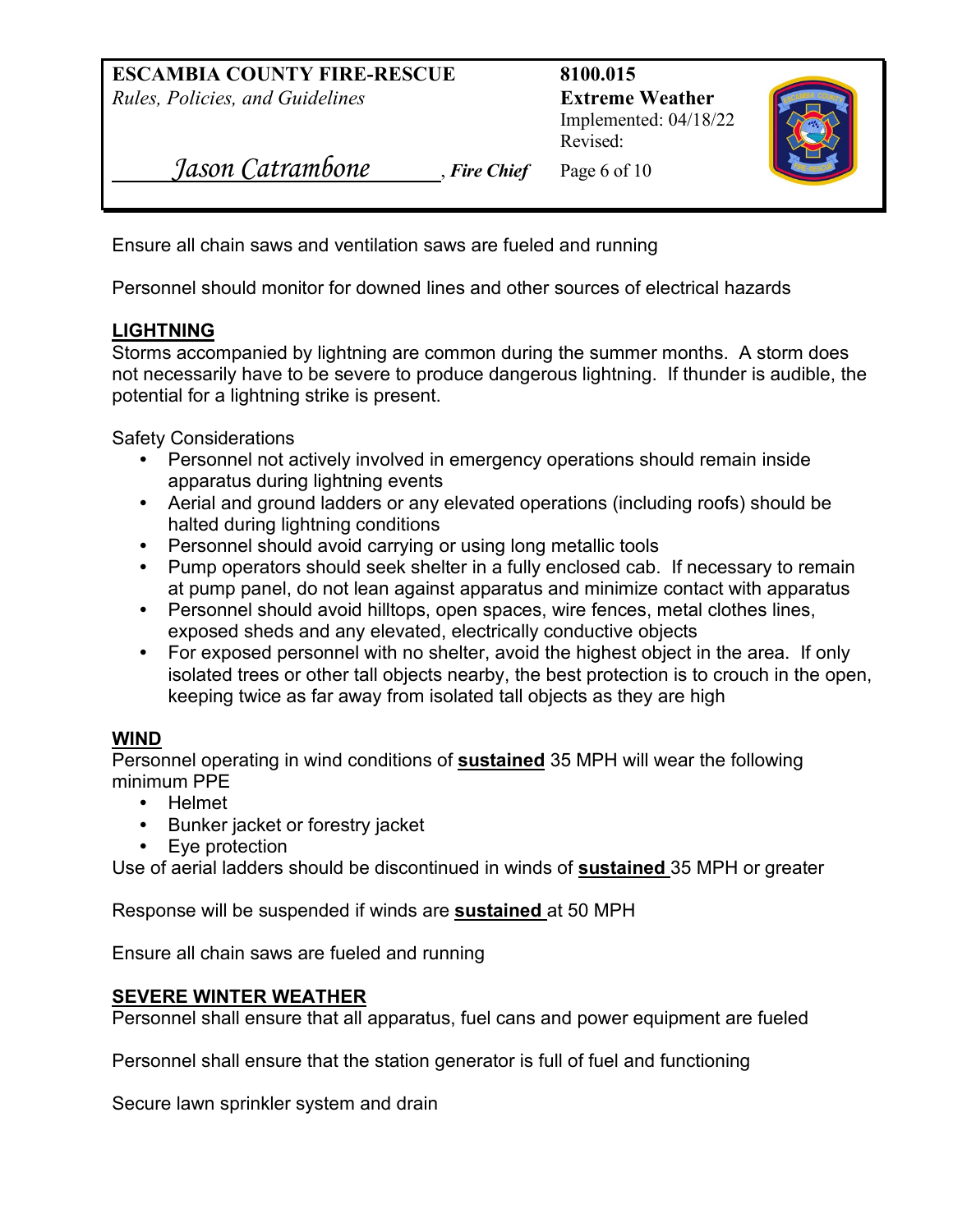Implemented: 04/18/22 Revised:



 *Jason Catrambone* , *Fire Chief* Page 7 of 10

Ensure all exposed water piping is wrapped and/or insulated as necessary

Service / Lines down calls – investigate only – Do not tie up resources on arcing or downed power lines and water problems. Units shall clear unless a fire or life safety hazard are present

Ensure all chain saws are fueled and running

Response will be reduced to single apparatus unless caller information or the officer determines additional resources are needed

Ensure that truck bay doors remained closed to prevent freezing of ice machines and water spickets

If ambient temperatures are freezing or below the pump shall be drained before being exposed to the outside temperatures.

Extreme cold is an additional stressor for personnel and equipment. The strategy of more frequent crew rotations and, in this case, a heated rehabilitation area, is needed. Fires that might be handled with a single alarm may need additional companies to provide more crews to minimize the potential for cold-related injuries.

**•** If the ambient temperature falls below freezing additional companies shall be dispatched as determined by the OIC. Dispatch may automatically add an additional company if caller information or numerous 911 calls indicate a working structure fire

## **SEVERE SUMMER WEATHER (SEVERE T-STORM, TORNADO WATCHES/WARNINGS)**

Additional staffing or special actions are not always required for severe thunderstorm watches and warnings however, escalated threats may warrant additional staffing and staging of specialized equipment and/or apparatus.

Personnel should monitor the weather closely

Ensure chain saws and ventilation saws are fueled and running

Tornado watches require no special actions other than monitoring weather conditions

Tornado warnings (May have very little advance warning)

- All personnel should closely monitor weather conditions especially in the immediate area, report all funnel clouds to dispatch with location and direction of travel
- If time permits turn all apparatus around backwards so that the windshield is facing the interior of the truck bay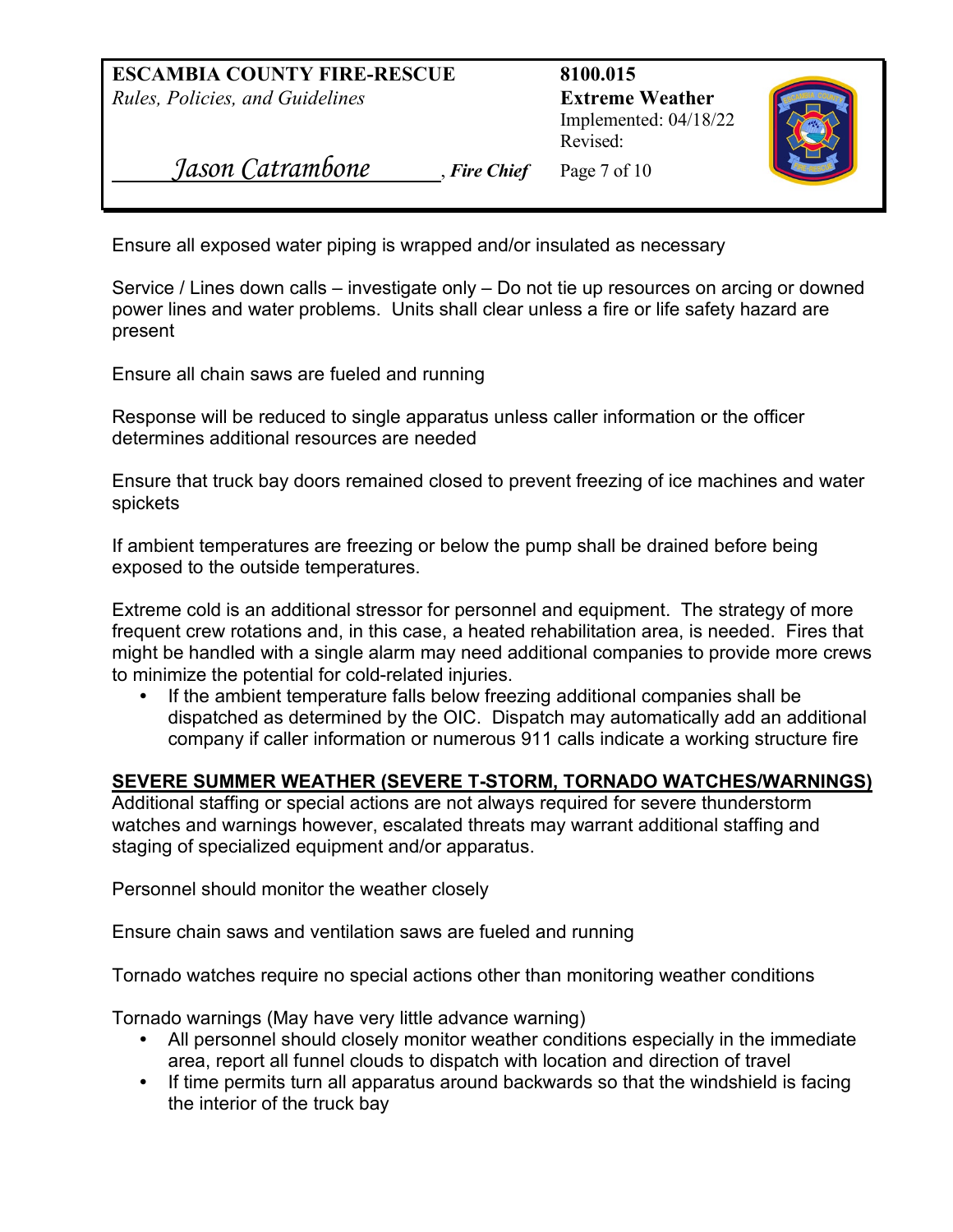Implemented: 04/18/22 Revised:



 *Jason Catrambone* , *Fire Chief* Page 8 of 10

# **FOG**

Fog is of concern mainly due to limited visibility during response to an incident scene, although sometimes heavy fog can contribute to slick road conditions. Apparatus operators should remember that emergency lights and apparatus will be less visible to other drivers and should use due caution regarding both limited visibility and slick roadways, remembering that other drivers may present a greater than normal hazard to responding apparatus during fog conditions. Heavy fog which restricts visibility may also present a safety hazard when during aerial operations around overhead wires or objects.

Apparatus and vehicles shall utilize headlights when driving in foggy conditions.

Extra precautions should be utilized when working an incident in foggy conditions. Precautions such as but not limited to road flares, law enforcement, road rangers, extra reflective clothing, etc.

## **EXTREME HEAT AND DROUGHT**

Extreme heat is an additional stressor for personnel and equipment. The same strategies of more frequent crew rotations and, in this case, an air-conditioned rehabilitation area, are needed. Fires that might be handled with a single alarm may need additional companies to provide more crews to minimize the potential for heat-related injuries.

**•** If the ambient temperature reaches 95 degrees or higher with heat indexes greater that 100 degrees additional companies shall be dispatched as determined by the OIC. Dispatch may automatically add an additional company if caller information or numerous 911 calls indicate a working structure fire

Droughts generally will reduce community water supplies. Provisions for additional water supply may be needed. These provisions may include acquiring additional tankers and utilizing large diameter supply hose to supplement the existing water distribution system shortfalls.

The potential for fast spreading wildfires exists during these times of drought, additional resources should be considered especially when an urban interface situation is present or predicted.

Depending on the drought index and other factors, the Fire Chief may issue a burn ban during drought conditions or conditions favorable for wildfires.

Personnel shall exercise extreme caution and ensure they are hydrating properly during these times. Hydration begins before reporting for duty.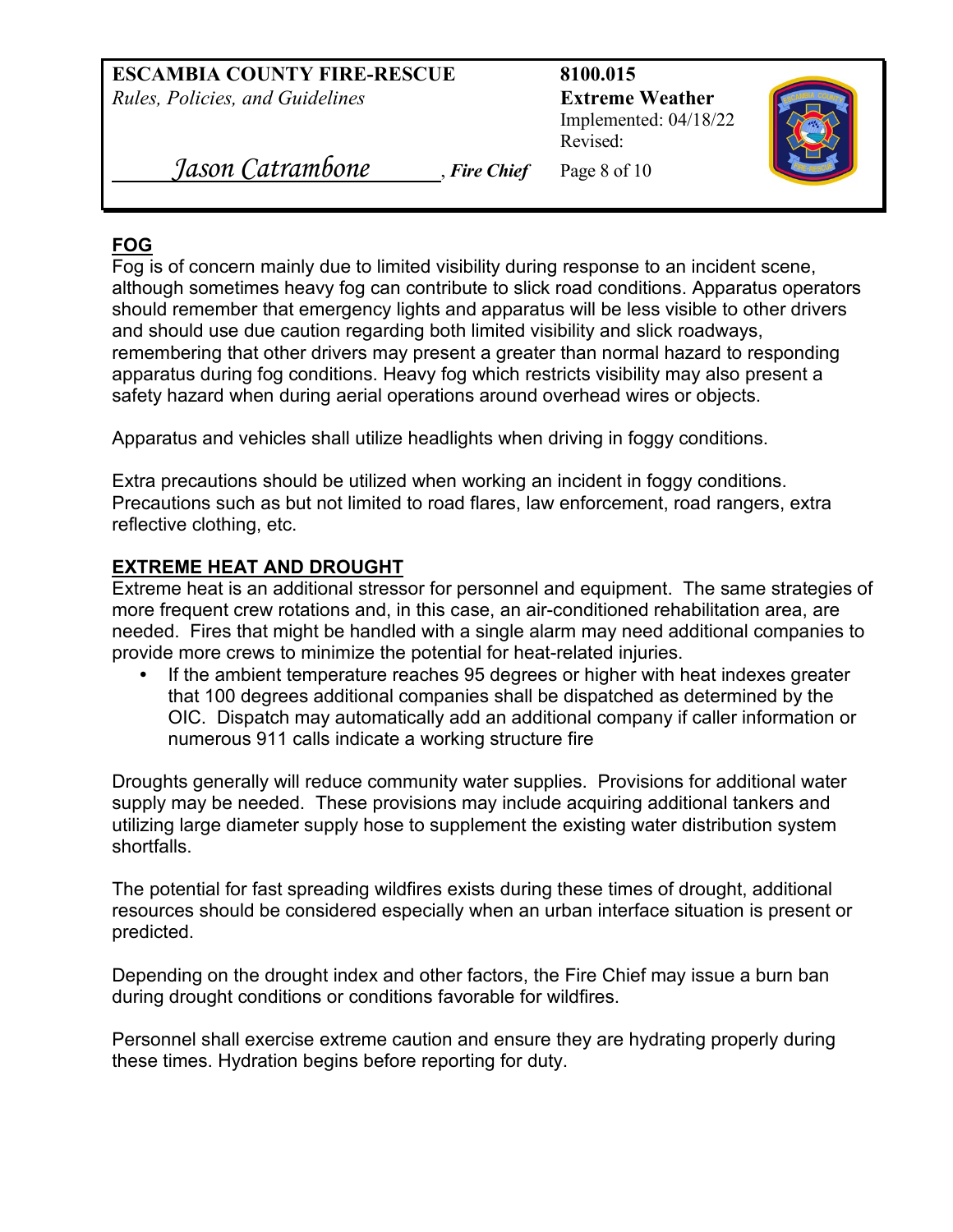Implemented: 04/18/22 Revised:



 *Jason Catrambone* , *Fire Chief* Page 9 of 10

## **EARTHQUAKES AND EARTHQUAKE RELATED TSUNAMIS**

Pensacola and other parts of extreme northwestern Florida are part of an area known as the Wiggins uplift; a fault centered in Mississippi that includes southern Alabama. The fault has been active within the past 150 years and extends into the Gulf of Mexico, according to a Geological Survey chart. Escambia County is considered a zone "0" meaning it is highly unlikely this area would encounter a substantial earthquake.

If the area was affected by an earthquake or tremors, they can cause structural damage to buildings, power and water distribution, pipeline systems, and the infrastructure in general. Fire department properties are not exempt from potential damage. The damage from earthquakes can include.

- Damage to buildings
- Damage to roadways and other infrastructure, e.g., power plants, water systems, rail systems, etc
- Fires from ruptured gas lines, downed wires, and collapsed structures
- The release of hazardous materials
- Multiple rescues of victims who were occupying damaged buildings
- Potential for mass casualties and mass fatalities

Should Escambia County encounter an earthquake, ECFR personnel should first check its resources to determine damage to structures and/or equipment reporting this damage to the Battalion Chief/District Chief who will communicate it to the EOC once activated.

Each station and/or company shall conduct a PAR and report to the on-duty Battalion Chief ASAP. Once the EOC is operational personnel shall report this information to the EOC rep as well as available staffing.

Following a PAR, companies should perform a drive through and damage assessment of their first due area. Companies will not respond to emergencies until this survey is completed, rather than committing to the first emergency they encounter. There may be more serious emergencies requiring greater priority.

Depending on the magnitude of the earthquake or tremor, ECFR operations may continue for extended periods.

ECFR "Special Operations" as well as outside US&R teams may deploy

## **SUDDEN GROUND SUBSIDENCE / EROSION /SINKHOLES**

Sinkholes are natural depressions in the ground that sometimes occur when soil, rock, or other surface materials dissolve into underlying water, and they can appear gradually or very suddenly. Damage caused by sinkholes may not be covered in all homeowner policies. Homeowners should be directed to contact their insurance carrier for more